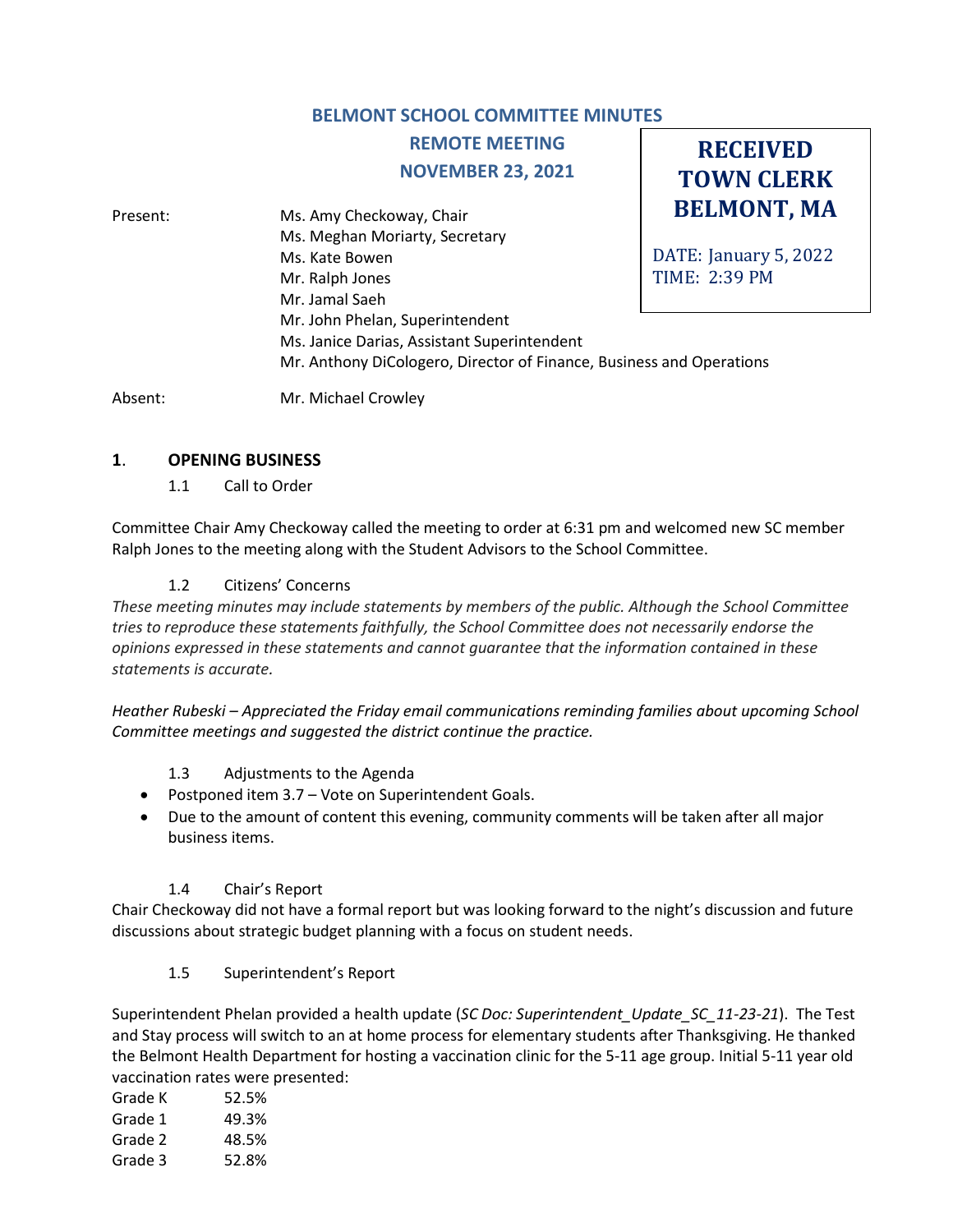#### Grade 4 56.6%

- Burbank and Butler Principal finalists have been interviewed by community and staff and offers will be made to the preferred candidates on November 24 (tomorrow).
- Installation of the Chenery Solar panels started thanks to the Facilities Department and Belmont Light.
- The new HS auditorium will host its first concert on December 2 with the HS Band alongside the Boston Brass.
- Superintendent Phelan also reported on happenings at the elementary schools, including fun runs and library readings.
	- 1.6 Student Advisory Council Report

Chair Checkoway welcomed the new student advisors to the School Committee who introduced themselves: Angela Kim (Grade 11), Xuetao Wu (Grade 11), Kendall Higgins (Grade 11), and Duncan Beecroft (Grade12)

Angela Kim reported on the new high school space indicating it is much brighter and promotes community building and collaborative teaching/learning. Xuetao Wu reported that extra-curricular clubs have increased this year to over 100 and thanked teachers for giving of their time and the use of their classrooms. Kendall Higgins covered the Performing Arts Company (PAC), which is back after a 2-year break due to COVID. Two recent performances have gone very well and the group was able to use the Black Box Theatre. Duncan Beecroft spoke on recent homecoming event, which was held on November 13 in the high school cafeteria.

## **2. UNFINISHED BUSINESS**

2.1 No unfinished business

## **3. MAJOR BUSINESS**

3.1 Fall Athletic Season Update

Superintendent Phelan introduced the Interim Athletic Director Adam Pritchard, who gave a summary of the fall sports season. Pritchard stated the annual Pep Rally is back and will take place on Harris Field tomorrow morning in preparation for the Thanksgiving football game. It was reported that 404 student athletes along with 33 coaches took part in the fall season with the following athletic teams: cross-country (boys and girls), soccer (boys and girls), cheer, football, field hockey, swimming (girls), golf and volleyball.

As part of the Middlesex League, Pritchard reported Belmont High School had more teams and athletes than any of their counterparts, with ten varsity teams, five junior varsity teams, five freshman teams and the return of middle school cross-country team. He gave a recap of the fall teams along with their All Stars. Mr. Pritchard mentioned the High School Principal Taylor, Assistant Noreen Dugan, and the coaching staff were pivotal in helping with athletic season logistics.

School Committee members asked questions regarding student participation and team offerings.

3.2 Chenery Middle School Update

Superintendent Phelan introduced Middle School Principal Karla Koza, who offered an overview of what is happening at the middle school in general, and an introduction to new learning systems for Chenery: Multi-Tiered Systems of Support (MTSS) and Universal Design for Learning (UDL). Koza reported each day begins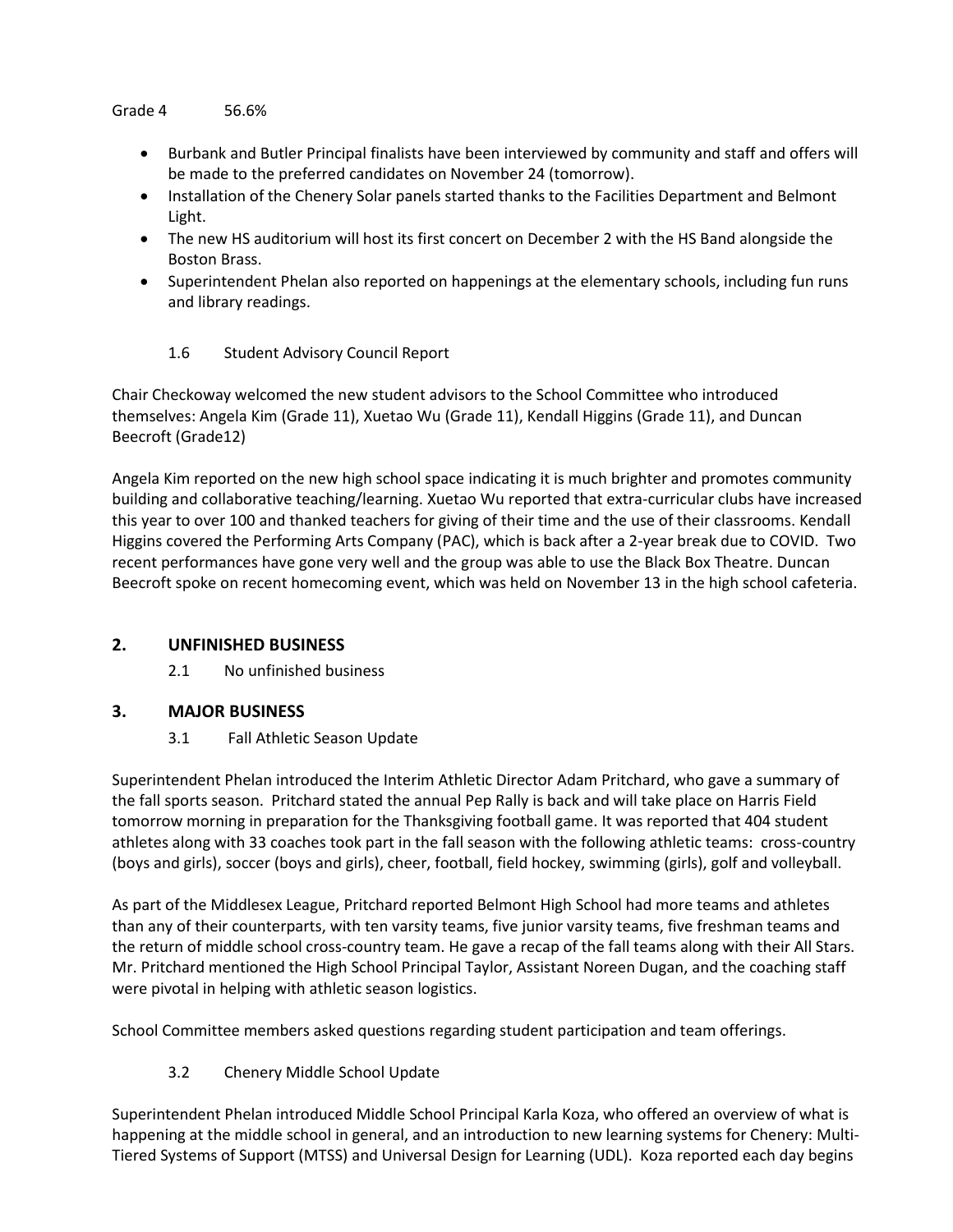with intention – a meditation moment and "Marvelous Moments at Chenery". The focus is on building connections through service and SEL, supporting staff, and building relationships.

During the 2021-22 school year, Chenery staff will focus on implementing MTSS with universal screening, teacher referral process, consult and team meeting student reviews, upper school ad lower school MTSS teams, and will begin growing capacity around MTSS and Universal Design for Learning. Chenery will practice MTSS referral and analysis in 2022 and refine the system as needed.

Principal Koza stressed that community and connections have been a focal point this fall. The Chenery administration has utilized community days, school council (parent and student reps), student council quarterly meetings with principal, and PTO opportunities (enrichment staff support, coffees, meet and greets) to connect.

The School Committee members were pleased that Chenery was moving to UDL and MTSS and asked what the school needs to implement the process. Principal Koza clarified that this process begins at the elementary level and indicated it is a 3-5 year implementation plan and adjustments may be needed along the way. Assistant Superintendent Darias highlighted the need for funding to hire a universal screener (math, reading, and behavioral assessments) at CMS.

## 3.3 FY22 Budget Update

Superintendent Phelan gave an update to the FY22 Budget to inform the community of the current status and needs. At the last Finance Subcommittee meeting (November 17), building Principals presented a list of needs to help principals and educators in schools. The administration will provide data requested by the FSC and the corresponding costs at the next Finance Subcommittee meeting on Tuesday, November 30. Mr. Phelan encouraged all to attend.

## 3.4 FY23 Budget Strategic Planning

The district is working on a three-year budget to focus on student needs and enrollment. Community feedback via future community forums will be used to inform the budgeting work. The district will strive to align the budget to meet the identified needs, while taking the current fiscal reality and challenges into consideration. Proposed dates for the forums are December 14, 2021 and January 4, 2022.

A draft Overarching Goal for teaching and learning was presented. Superintendent Phelan then presented seven students needs along with possible solutions that may be the basis of the community conversations and subject to change. The presentation finished with a look at the multi-year position plan, taking into consideration federal funding and free cash amounts that have filled the staff gap in BPS and the Town. It is anticipated that \$3M will be needed to support COVID issues during FY22, FY23.

School Committee members gave their thoughts on the budget process and discussed if a detailed draft should be presented first or if community input should begin the process with details incorporated later. The Finance Subcommittee will be used to provide general a structure.

## 3.5 Equity Audit Special Education Component

Superintendent Phelan introduced Ken Kramer, Director of Student Services and Jonathan Libby, Assistant Director of Student Services who reported on Special Education Disproportionality *(SC Document: Sped\_Disproportionality\_Presentation\_SC\_Nov\_23\_2021.pdf)*. The district is working towards educational equity, as part of the larger initiative from the Department of Elementary and Secondary Education. IDEA requires states to have calculations for significant discrepancies, disproportionate representation and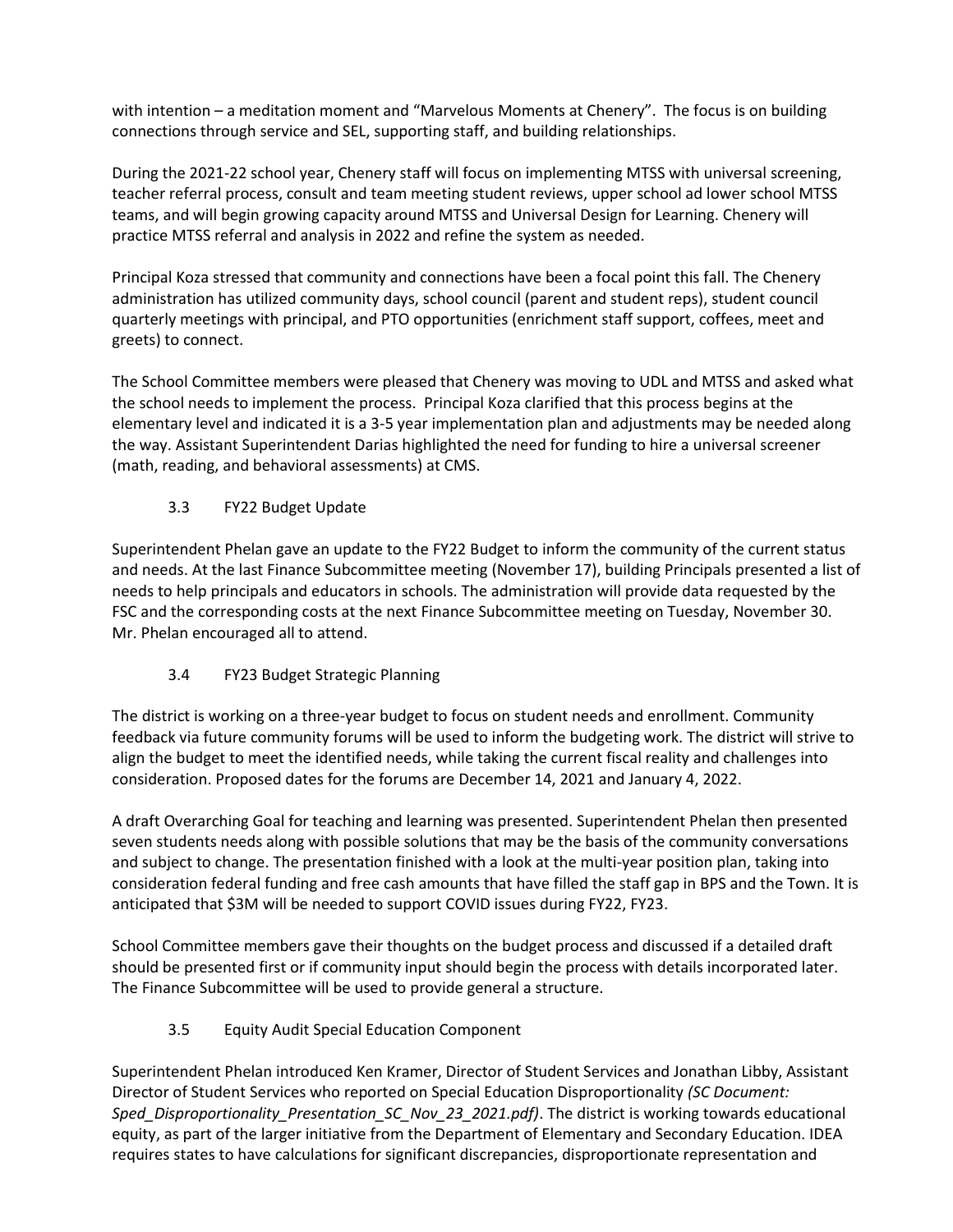significant disproportionality in identification, placement and discipline. Mr. Kramer explained the equity calculations in detail. Last year, BPS was sighted by DESE for over identifying black and brown students as Specific Learning Disabilities. In the 2019-2020, Belmont had identified 120 students (out of 4794 students) with SLD. 15 of these students were Black/African American (out of 152 total Black/African American students). Mr. Libby reported on the district's response plan to the citation. Student Services Department conducted an analysis of the SLD reporting with a Disproportionality Workgroup led by Jonathan Libby.

The following steps have been taken to address the citation:

- consulted with DESE and professional learning community;
- conducted a root cause analysis and a SWOT analysis;
- attended a virtual conference in April 201;
- reviewed policies and procedures to comply with IDEA;
- reviewed SPED procedural guidelines and manual for recommendations;
- developed mandated action plan which was approved by DESE in June 2021.

This plan included a revision to IDEA Budget with 15% of IDEA grant reallocated to address disproportionality by hiring an elementary special education team chair. The plan also led to evaluate and further develop general education MTSS. DESE informed BPS in October 2021, they were no longer cited for significant disproportionality based on data from the 2020-2021 school year.

School Committee members asked questions around BPS historic record pertaining to DESE citations and voiced their support of special education team chairs that were recently hired. Mr. Libby reported that many districts were cited but for varying reasons and is encouraged by the move to MTSS.

Chair Checkoway stepped aside at 8:57 pm and returned at 9:25 pm.

## 3.6 Equity Audit update

Superintendent Phelan introduced Equity Auditors, Elizabeth Borneman and Belicia Smith, who reported on findings of the recent equity audit of the SPED Procedural manual and policies. (*SC Document: [SPED\\_Manual\\_Audit\\_Presentation\\_11\\_23.pdf](https://www.belmont.k12.ma.us/bps/Portals/0/docs/scpublicdocuments/2021-22/SPED_Manual_Audit_Presentation_11_23.pdf)*) The purpose of the audit was to identify biases and inequities in the manual, provide recommendations for more equitable policy language, determine and analyze whether the manual aligns with Equitable Mindsets, Practices and Consequences framework and make recommendations for improvement.

The auditors reported on four major findings: 1. overall equity language and goals, 2. parental role and participation, 3. Team members, meetings, and decisions, 4. documentation and data.

Major recommendations to the district:

- Ensure the most appropriate persons are assigned to students' Teams
- Consider the family experiences and reflect that in the language/goals
- Make data involving "eligibility and historical review" proceedings readily exchangeable between school teachers and Special Education Department;
- Organize documents so that SPED staff may locate them easily.

The overall equity audit is ongoing with surveys, focus groups and leadership meetings. The final report will be shared in January.

School Committee members commented and asked questions of the auditors' process. Borneman confirmed the special education charge was to audit the manual itself. Due to the timing of the audit, some documents were not readily available as teachers were not available in the summer. Student